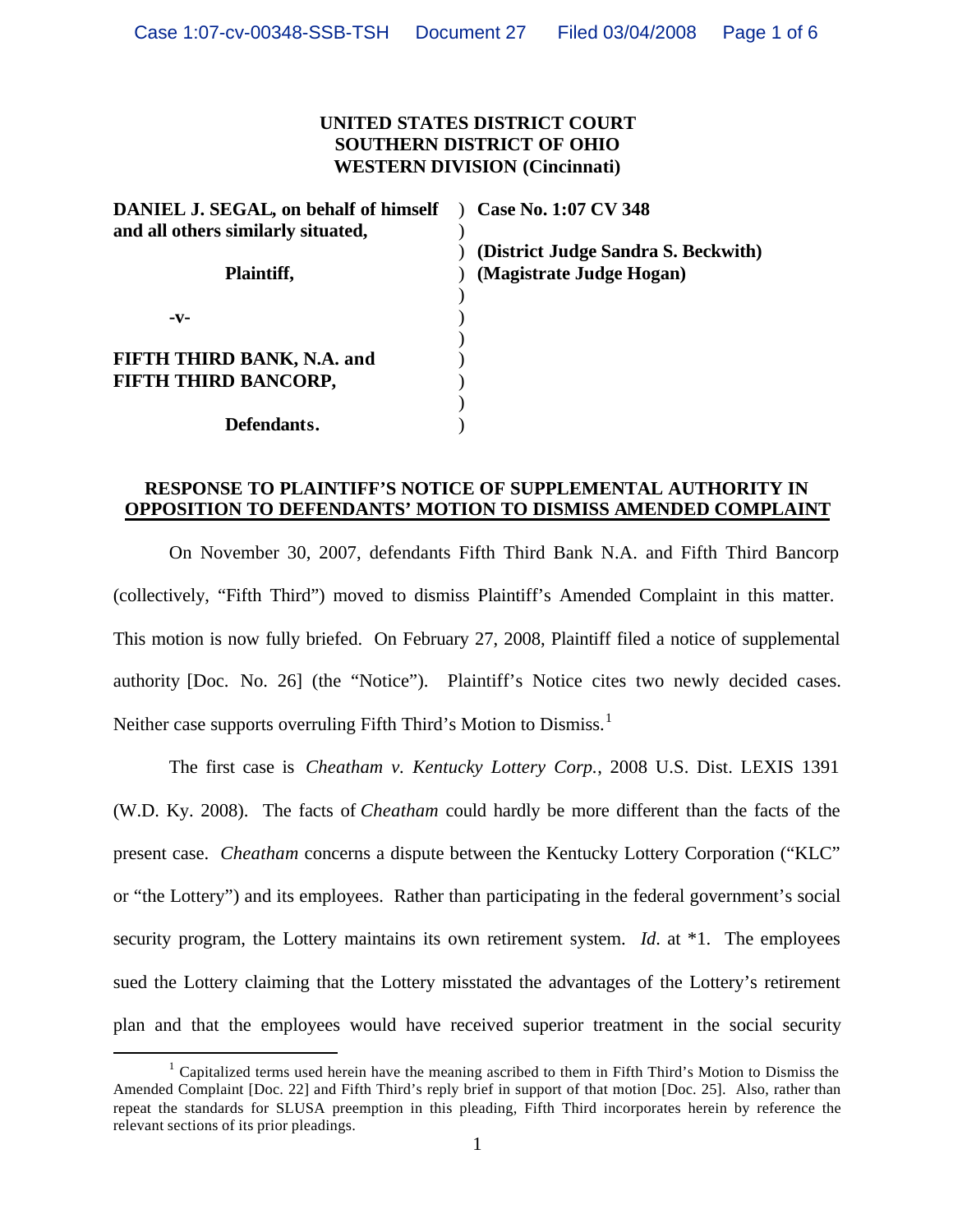system.  $Id<sup>2</sup>$  The Lottery removed the action to federal court pursuant to SLUSA and the putative class moved to remand.

The *Cheatham* Court held that SLUSA did not apply and granted the motion to remand. The court ruled that the Lottery did not establish the "in connection with" requirement because rather than a misrepresentation in connection with the purchase of a security, "the crux of Plaintiffs' complaint is that KLC misrepresented the terms of their employment." *Id*. at \*8. The Lottery's alleged misrepresentations "had nothing to do with the trading of any particular security and any misrepresentation or omission by KLC did not affect the value of the KLC Plan…." *Id*.

Unlike *Cheatham*, where the allegations had "nothing to do with the trading of any particular security," the allegations in the Amended Complaint here are tied directly to the Fifth Third mutual funds. *See* Motion to Dismiss [Doc. 22] at 14-17; Reply Brief in Support of Motion to Dismiss [Doc. 25] at 14-19 (describing how the allegations of wrongdoing were inextricably linked to the purchase of securities). Indeed the allegations in the Amended Complaint are based on supposed wrongdoing associated with selecting one "particular security" (the Fifth Third mutual funds) as opposed to other potential investments. And while the allegations in the complaint in *Cheatham* did not affect the value of the KLC Plan, the *sine qua non* of the Amended Complaint in this case is that Fifth Third's purchase of the Fifth Third mutual funds damaged the trusts and other fiduciary accounts managed by Fifth Third.<sup>3</sup>

<sup>2</sup> For additional information, the *Cheatham* complaint is attached as Exhibit A.

<sup>&</sup>lt;sup>3</sup> While the facts of *Cheatham* are far different than the present case, one legal principle acknowledged there is relevant and supports the arguments advanced in Fifth Third's Motion to Dismiss; namely that SLUSA is an express exception to the well-pleaded complaint rule. The Court will recall that Plaintiff here argued that he was able to control the applicability of SLUSA pursuant to the well-pleaded complaint rule. *See* Plaintiff Opposition [Doc. 23] at 8-10, 22. Fifth Third pointed out that Plaintiff's argument ignored well-settled jurisprudence holding that SLUSA provides an exception to the well-pleaded complaint rule. Reply Brief in Support of Motion to Dismiss [Doc. 25] at 4-5. *Cheatham* joins the long line of cases acknowledging that SLUSA is an express exception to the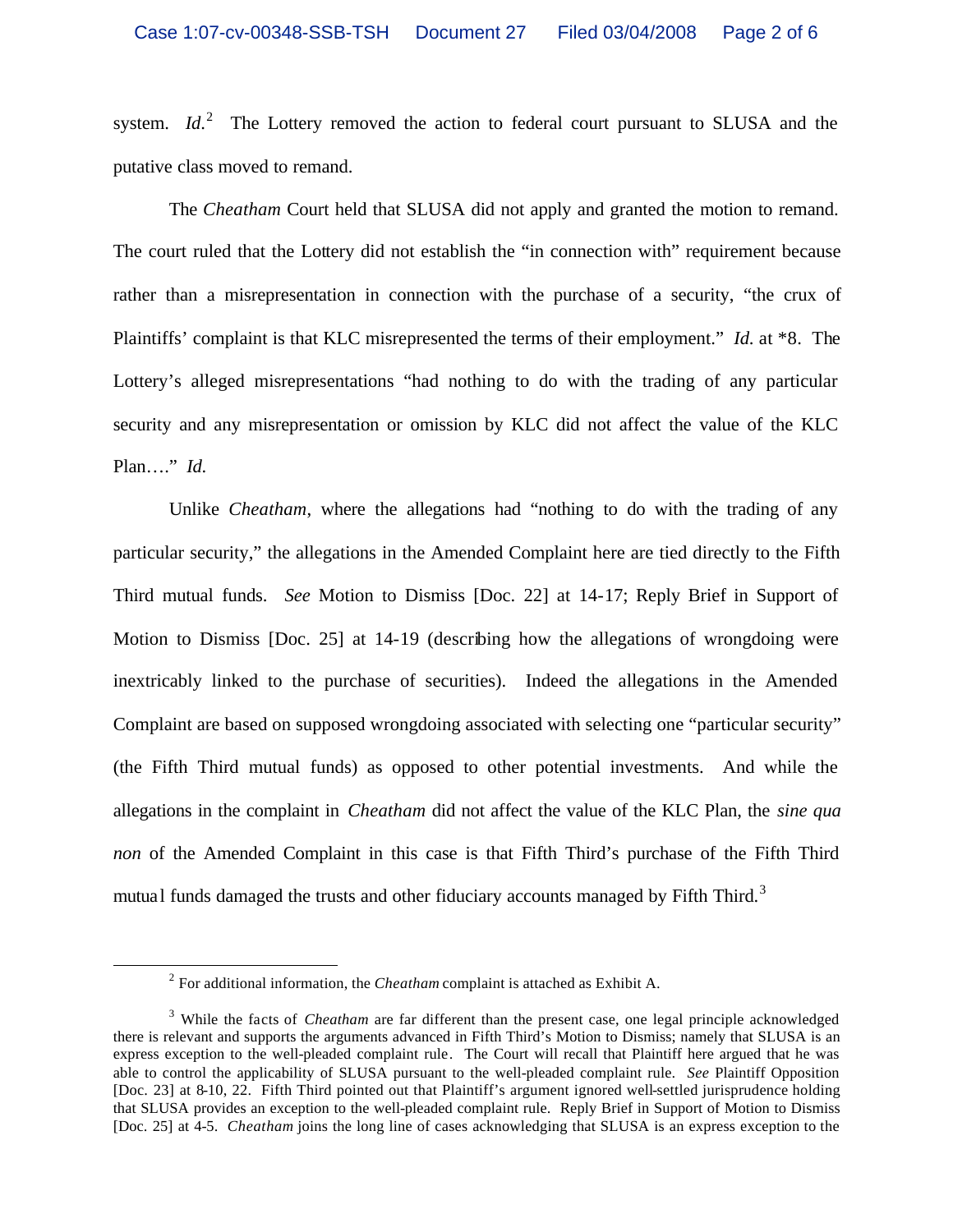The recent slip opinion in *Hughes v. LaSalle Bank*, (02 Civ. 6384 (RMB)) also does not inform the issue before the Court. In *Hughes*, the defendant attempted to establish federal jurisdiction pursuant to the removal provision of SLUSA. The court ruled that the defendant did not meet the elements of SLUSA preemption because the plaintiff's proposed second amended complaint is "stripped of all allegations of fraud and misrepresentation." *Hughes*, slip. op. at 11.

The *Hughes* slip opinion contains no discussion of what allegations were contained in the proposed second amended complaint. Plaintiff's counsel (one of whom, Mr. Greenfield, is also counsel in *Hughes*) did not submit the *Hughes* proposed second amended complaint with his Notice and the proposed complaint is not available on the Southern District of New York's  $CM/ECF$  system.<sup>4</sup> It is unclear how Plaintiff expects the Court to analyze the applicability of *Hughes* if the Court (to say nothing of Fifth Third) has no idea what the allegations are in *Hughes*. In any event, Fifth Third already has explained how the Amended Complaint in this matter is not stripped of misrepresentations, but rather remains rife with allegations of misrepresentations made by Fifth Third in connection with the sale of a security. *See* Motion to Dismiss [Doc. 22] at 9-14; Reply Brief in Support of Motion to Dismiss [Doc. 25] at 5-14.

Plaintiff's Notice also significantly misstates the discussion of authority in the *Hughes*  opinion. In his Notice, Plaintiff represents that the *Hughes* court found that "a misrepresentation or omission must be a requisite element of a claim to be subject to SLUSA preemption." *See* Notice at 3. This is not the law and the *Hughes* Court did not suggest that it is. The *Hughes* court cited *Xpedior Creditor Trust v. Credit Suisse First Boston (USA) Inc.*, 341 F. Supp. 2d 258

well-pleaded complaint rule. *Cheatham*, 2008 U.S. Dist. LEXIS 1391 at \*4. If relevant, *Cheatham* supports Fifth Third.

<sup>&</sup>lt;sup>4</sup> Footnote 2 of the slip opinion states that the proposed second amended complaint was filed with the court on or about January 15, 2008. Undersigned counsel accessed the docket for the *Hughes* case using the Southern District of New York's CM/ECF system on February 28, 2008. While the docket shows documents that were filed on and around January 15, none of those documents are available for download.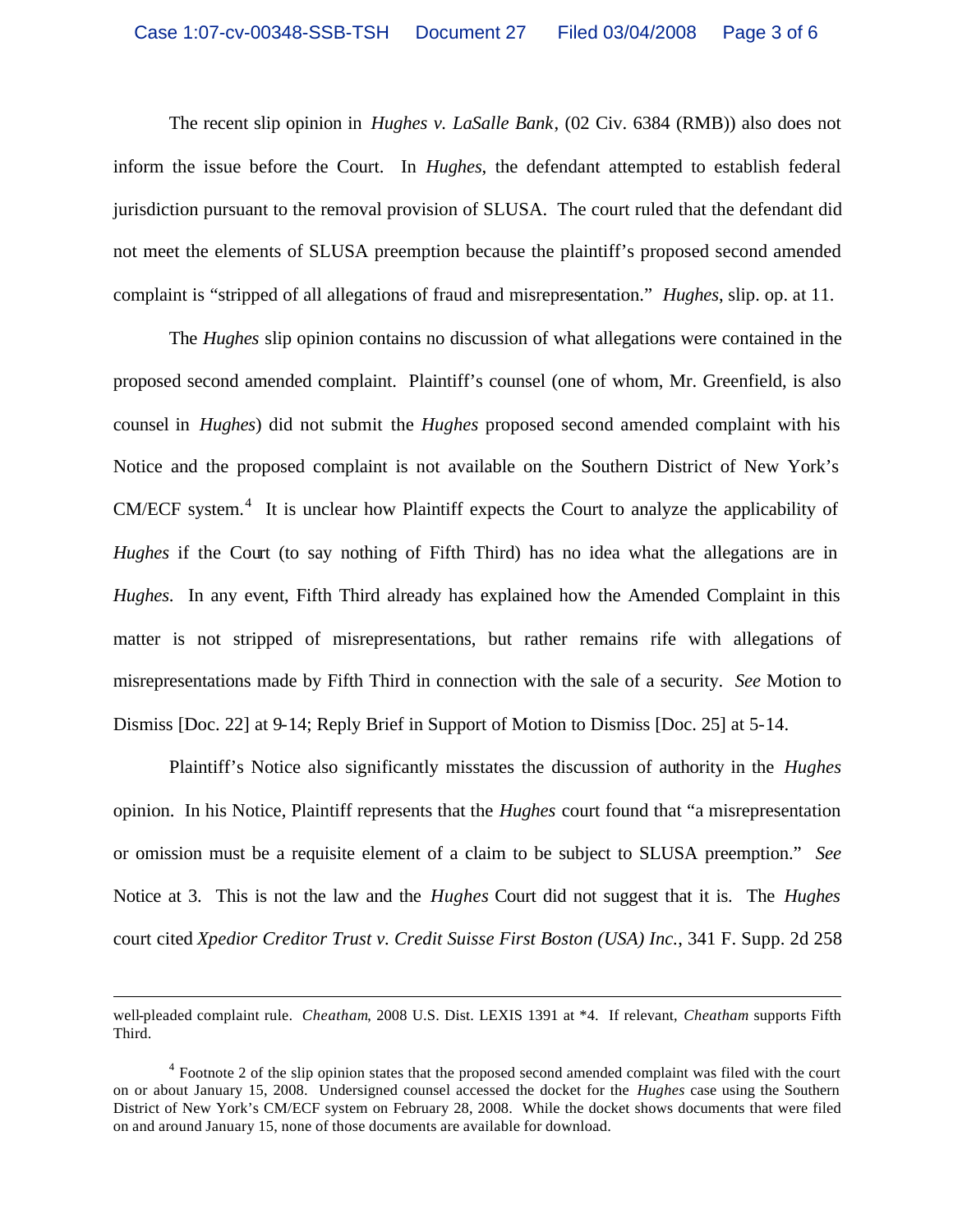(S.D.N.Y. 2004), where the court announced and applied its so-called "necessary component test" for SLUSA preemption. Under that test, SLUSA preemption is appropriate if the state law claims rely on misrepresentations and omissions as a "necessary component" of the claim. This test is satisfied if plaintiff makes an explicit claim of fraud or when the claim "sounds in fraud." *Id*. at 266. "A claim sounds in fraud when, **although not an essential element of the claim**, the plaintiff alleges fraud as an integral part of the conduct giving rise to the claim." *Id*. at 269 (emphasis added).<sup>5</sup>

Thus, despite Plaintiff's characterization, the *Xpedior* test applied by *Hughes* does not limit preemption to those circumstances where fraud is an element of the claim to be preempted. The *Hughes* Court accurately applied the *Xpedior* rule, noting that none of the claims in *Hughes* required a misrepresentation as a necessary element and none of the claims sound in fraud. *Hughes*, slip. op. at 12.<sup>6</sup> Thus, Plaintiff's position that a misrepresentation or omission must be an element of a claim to trigger SLUSA is wrong and disingenuous.<sup>7</sup>

Neither *Cheatham* nor *Hughes* save the Amended Complaint from dismissal.

<sup>&</sup>lt;sup>5</sup> To the extent the Court chooses to utilize the "necessary component test" (many courts have not referred to this test in analyzing the applicability of SLUSA), the Amended Complaint in this case is clearly preempted because the alleged scheme supposedly perpetrated by Fifth Third to bolster its proprietary funds at the expense of trust beneficiaries clearly "sounds in fraud."

<sup>&</sup>lt;sup>6</sup> Plaintiff's position that a misrepresentation must be an element of a claim to trigger SLUSA preemption is also contradicted by the countless decisions where courts have preempted a breach of contract, unjust enrichment, and/or breach of fiduciary duty claim (none of which require a fraudulent misrepresentation as an element of the cause of action). *See, e.g. Siepel v. Bank of America, N.A., et al*, 239 F.R.D. 558 (E.D. Mo. 2006), reconsideration of dismissal denied, *Siepel v. Bank of America N.A., et al* 2007 U.S. Dist. LEXIS 14430 (E.D. Mo. 2007); *Kutten v. Bank of America, N.A.*, 2007 U.S. Dist. LEXIS 63897 (E.D. Mo. 2007); *Rabin v. JP Morgan Chase Bank, N.A.*, 2007 WL 2295795 (N.D. Ill. 2007).

<sup>7</sup> Plaintiff knows quite well that *Xpedior* does not hold that a claim can only be preempted if a misrepresentation or omission is an element of the claim. In his opposition to Fifth Third's motion to dismiss, Plaintiff expressly acknowledged that *Xpedior*'s preemption rule covers both claims where misrepresentation is an element of the claim and also claims that "sound in fraud" even though a misrepresentation is not an element. *See* Plaintiff Opposition at 20, n. 19 (directly quoting the relevant portions of *Xpedior*).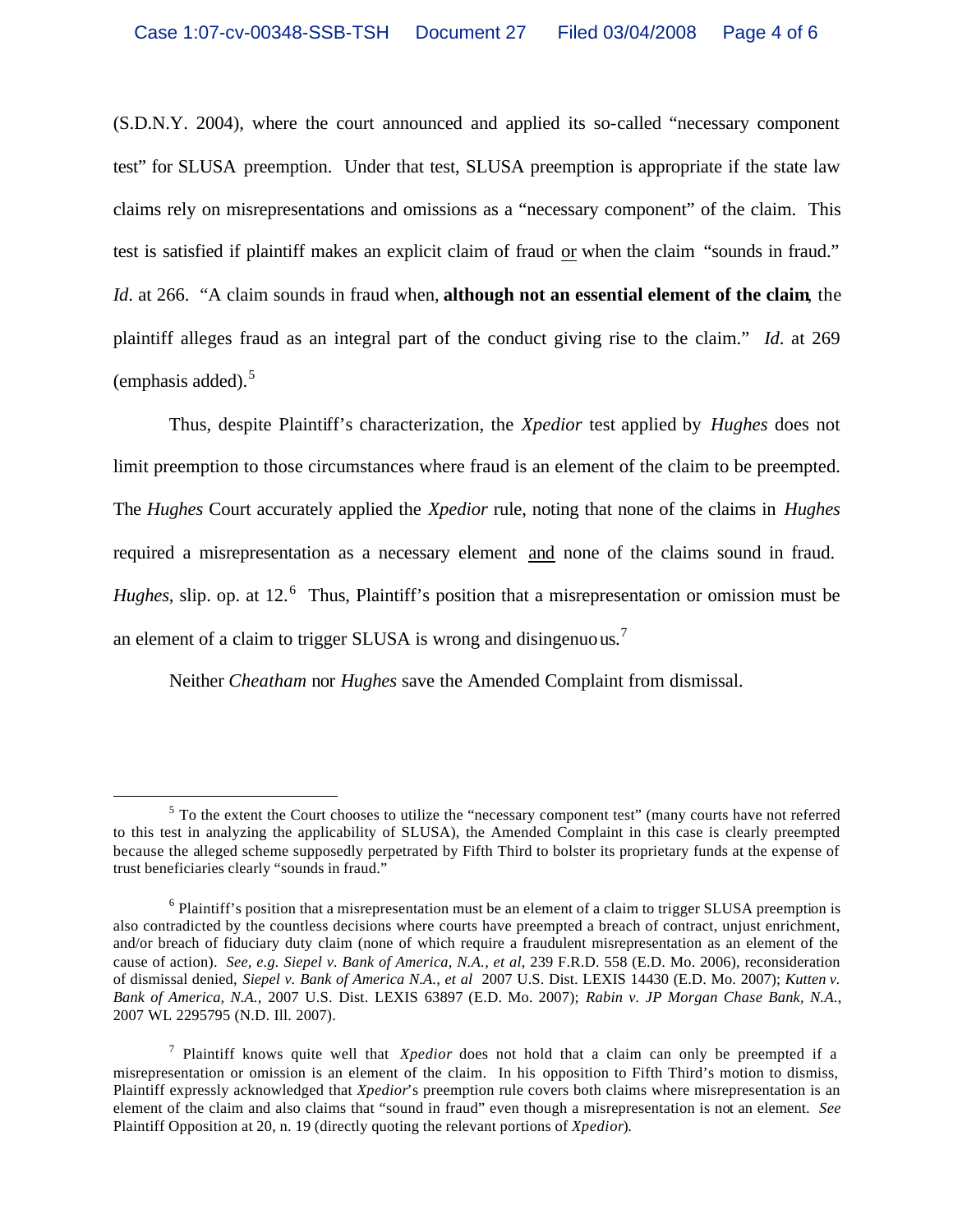Respectfully submitted,

/s/ Brian P. Muething

Patrick F. Fischer (0039671) Joseph M. Callow, Jr. (0061814) Rachael A. Rowe (0066823) Brian P. Muething (0076315) One East Fourth Street, Suite 1400 Cincinnati, Ohio 45202 Phone: (513) 579-6400 Fax: (513) 579-6457 pfischer@kmklaw.com jcallow@kmklaw.com rrowe@kmklaw.com bmuething@kmklaw.com

*Attorneys for Defendants Fifth Third Bank, N.A. and Fifth Third Bancorp*

OF COUNSEL:

KEATING MUETHING & KLEKAMP PLL One East Fourth Street, Suite 1400 Cincinnati, Ohio 45202 (513) 579-6400